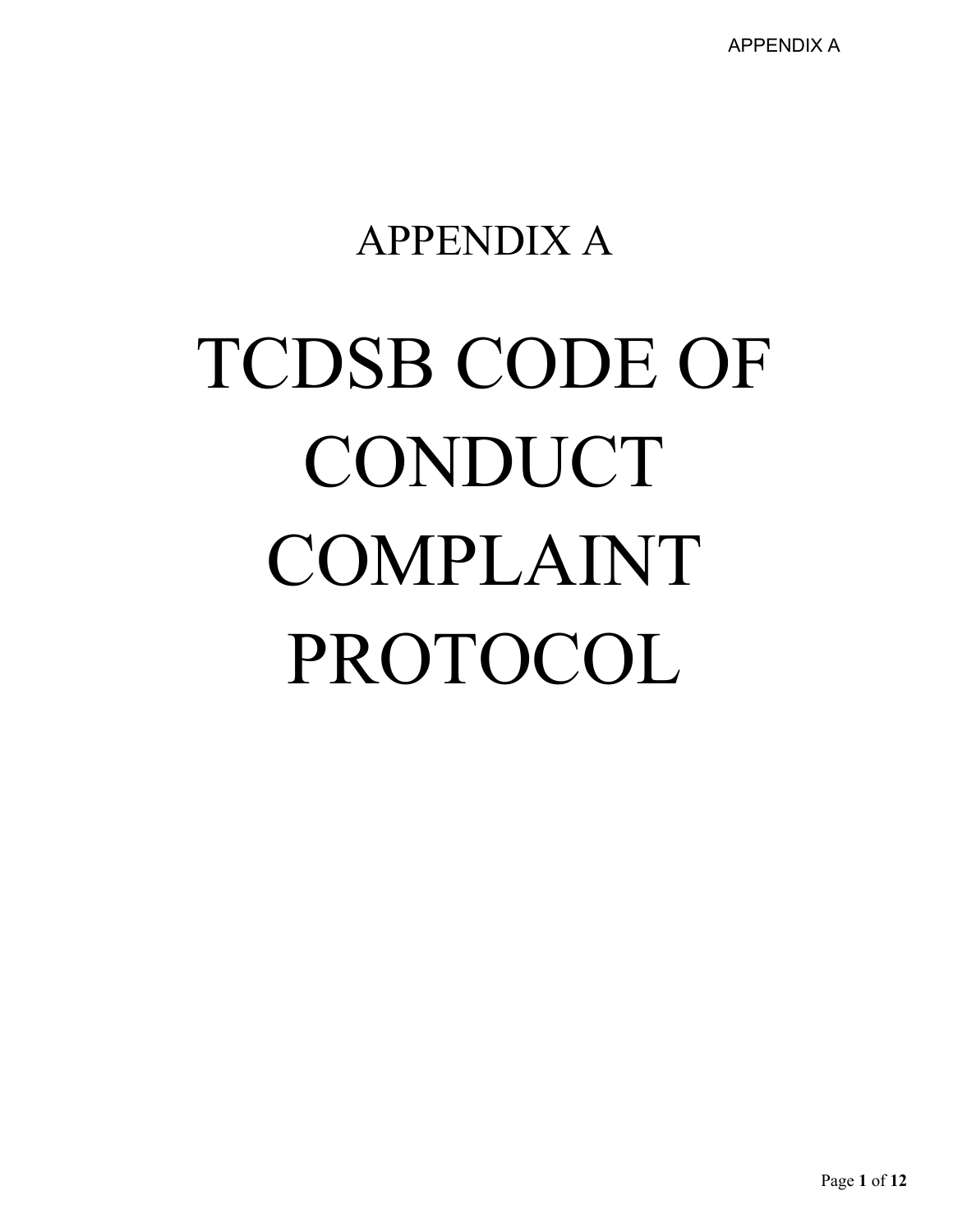#### **TCDSB CODE OF CONDUCT COMPLAINT PROTOCOL**

#### **Definitions:**

"Eligible Complainant" means:

- a) a Trustee, student, staff member, contractor or service provider of the TCDSB;
- b) a Roman Catholic (Separate School) elector;
- c) an Eastern Rite Catholic;
- d) a representative of an organization demonstrably interested in TCDSB matters; or
- e) such other persons demonstrably interested in TCDSB matters.

#### **PART A: INFORMAL COMPLAINT PROCEDURE**

Any Eligible Complainant who has identified or witnessed behaviour or an activity by a Trustee that they believe is in contravention of the *Trustee Code of Conduct* (the "Code") may wish to address the prohibited behaviour or activity themselves as follows:

- (1) advise the Trustee that the behaviour or activity contravenes the Code;
- (2) encourage the Trustee to stop the prohibited behaviour or activity;
- (3) keep a written record of the incidents including dates, times, locations, other persons present, and any other relevant information;
- (4) if applicable, confirm to the Trustee their satisfaction with the response of the Trustee; or, if applicable, advise the Trustee of their dissatisfaction with the response; and
- (5) consider the need to pursue the matter in accordance with the formal complaint procedure outlined in Part B, or in accordance with another applicable judicial or quasi-judicial process or complaint procedure.

All Eligible Complainants are encouraged to initially pursue this informal complaint procedure as a means of stopping and remedying a behaviour or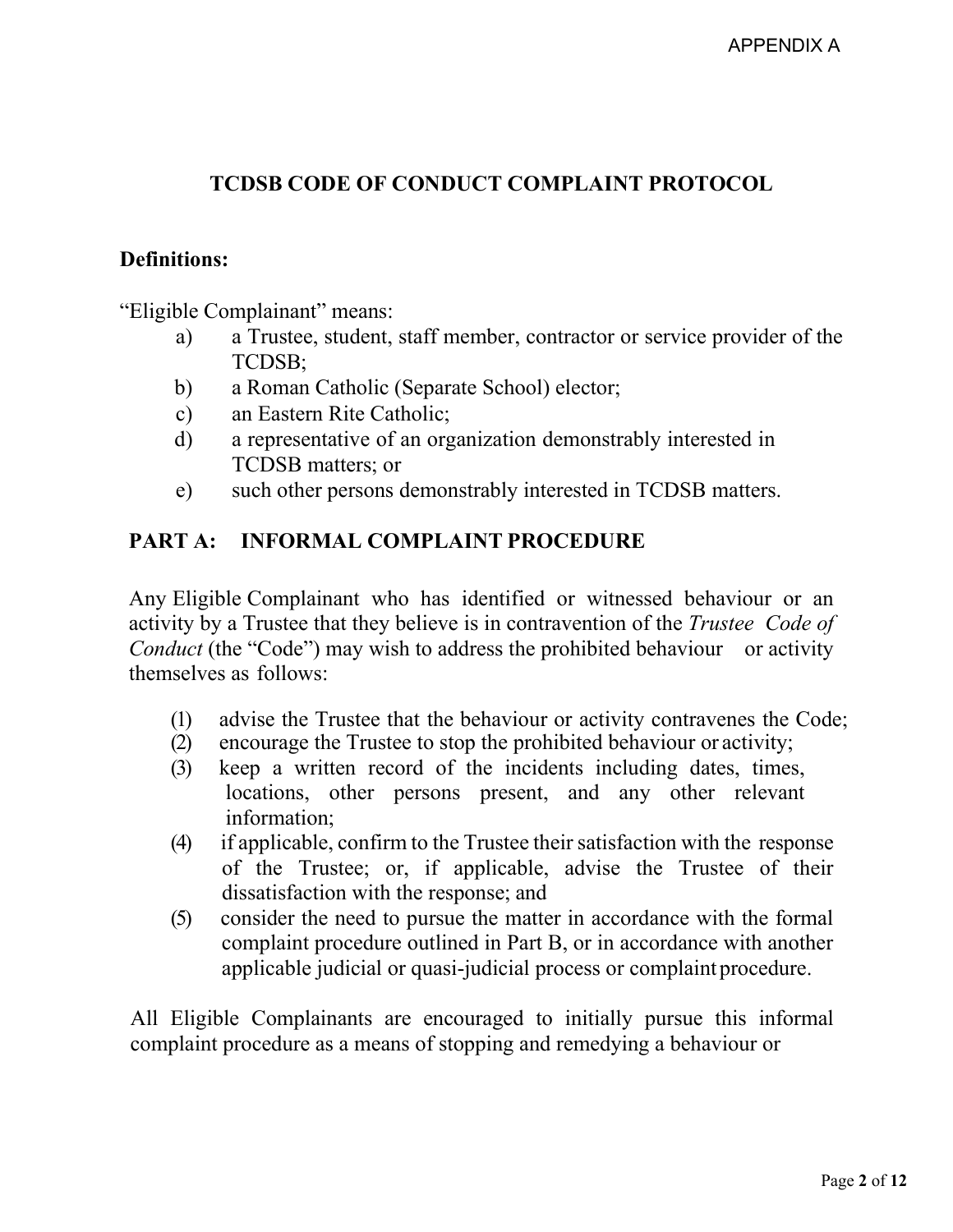activity that is prohibited by the Code*.* With the consent of the complaining individual or organization and the member, the Integrity Commissioner may be part of any informal process. However, it is not a precondition or a prerequisite that those complaining must pursue the informal complaint procedure before pursuing the Formal Complaint Procedure in Part B.

#### **PART B: FORMAL COMPLAINT PROCEDURE TO BRING ALLEGED BREACHES TO THE ATTENTION OF THE BOARD:**

#### **Initial Complaint**

- 1. (1) A request from an Eligible Complainant for an investigation of a complaint that a Trustee has contravened the Trustee Code of Conduct (the "complaint") shall be brought to the attention of the Board by sending it directly to the Integrity Commissioner by E-mail substantially in the form attached to this Protocol as Schedule "A", or delivered in hard copy to an address the Integrity Commissioner may designate for that purpose.
	- (2) All complaints shall be submitted by an identifiable Eligible Complainant (which includes an authorized signing officer of an organization).
	- (3) A complaint shall set out reasonable and probable grounds for the allegation that the member has contravened the Trustee Code of Conduct. The complaint should include the name of the applicable Trustee, the provision of the Code allegedly contravened, facts constituting the alleged contravention, the names and contact information of witnesses, and contact information for the complainant during normal business hours.
	- (4) Election Blackout Period:

No investigation shall be commenced or continued, nor shall the Integrity Commissioner report to the Board respecting an investigation, within the election period described within s.223.4 and 223.4.1 of the *Municipal Act*, except as described in those sections.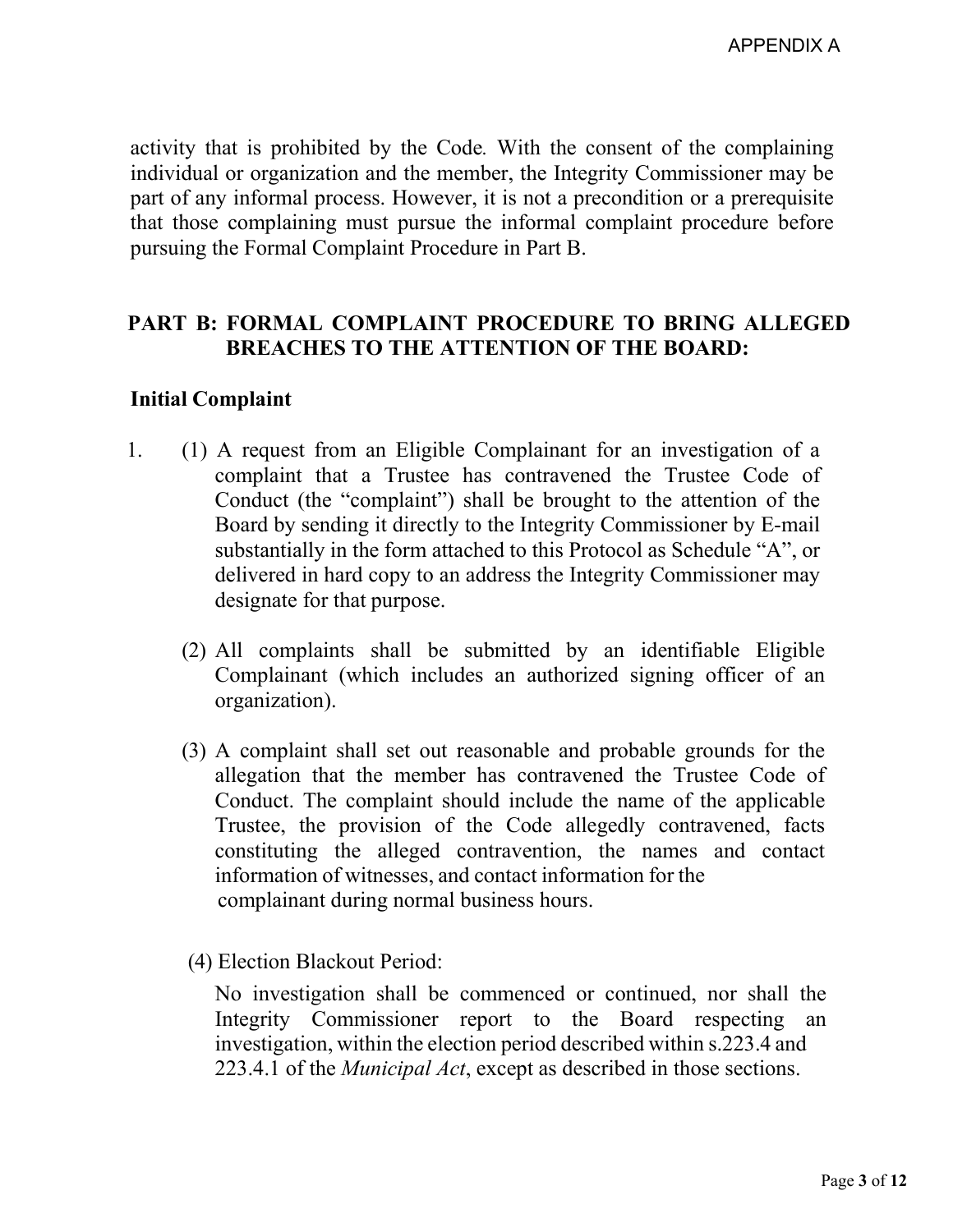#### **Classification by Integrity Commissioner**

- 2. (1) Upon receipt of a complaint, the Integrity Commissioner shall make an initial classification to determine if the matter is, on its face, a complaint with respect to non-compliance with the Trustee Code of Conduct and not covered by other legislation, a complaint with respect to the *Municipal Conflict of Interest Act* or other relevant the Board policies.
	- (2) If the complaint, on its face, is not a complaint with respect to noncompliance with the Trustee Code of Conduct or another Board policy governing ethical behaviour or the *Municipal Conflict of Interest Act*, or if the complaint is covered by other legislation, the Integrity Commissioner shall advise the complainant in writing as follows:
		- a. if the complaint on its face is an allegation of a criminal nature consistent with the *Criminal Code of Canada*, the complainant shall be advised that if the complainant wishes to pursue any such allegation, the complainant must pursue it with the appropriate police force;
		- b. if the complaint on its face is with respect to non- compliance with the *Municipal Freedom of Information and Protection of Privacy Act*, the complainant shall be advised that the matter, or part of the matter, is not within the jurisdiction of the Integrity Commissioner to process, and shall be provided with any additional reasons and referrals as the Integrity Commissioner considers appropriate. The Integrity Commissioner may proceed with that part of the complaint that is within jurisdiction.
	- (3) The Integrity Commissioner may reformulate a complaint by restating, narrowing or clarifying the complaint so that the public interest will be best served were the complaint to be pursued.
	- (4) The Integrity Commissioner may report to the Board that a specific complaint is not within the jurisdiction of the Integrity Commissioner.
	- (5) The Integrity Commissioner shall report annually to the Board on complaints not within the jurisdiction of the Integrity Commissioner, or which have been resolved informally by the Integrity Commissioner, but, where possible, shall not disclose information that could identify a person concerned.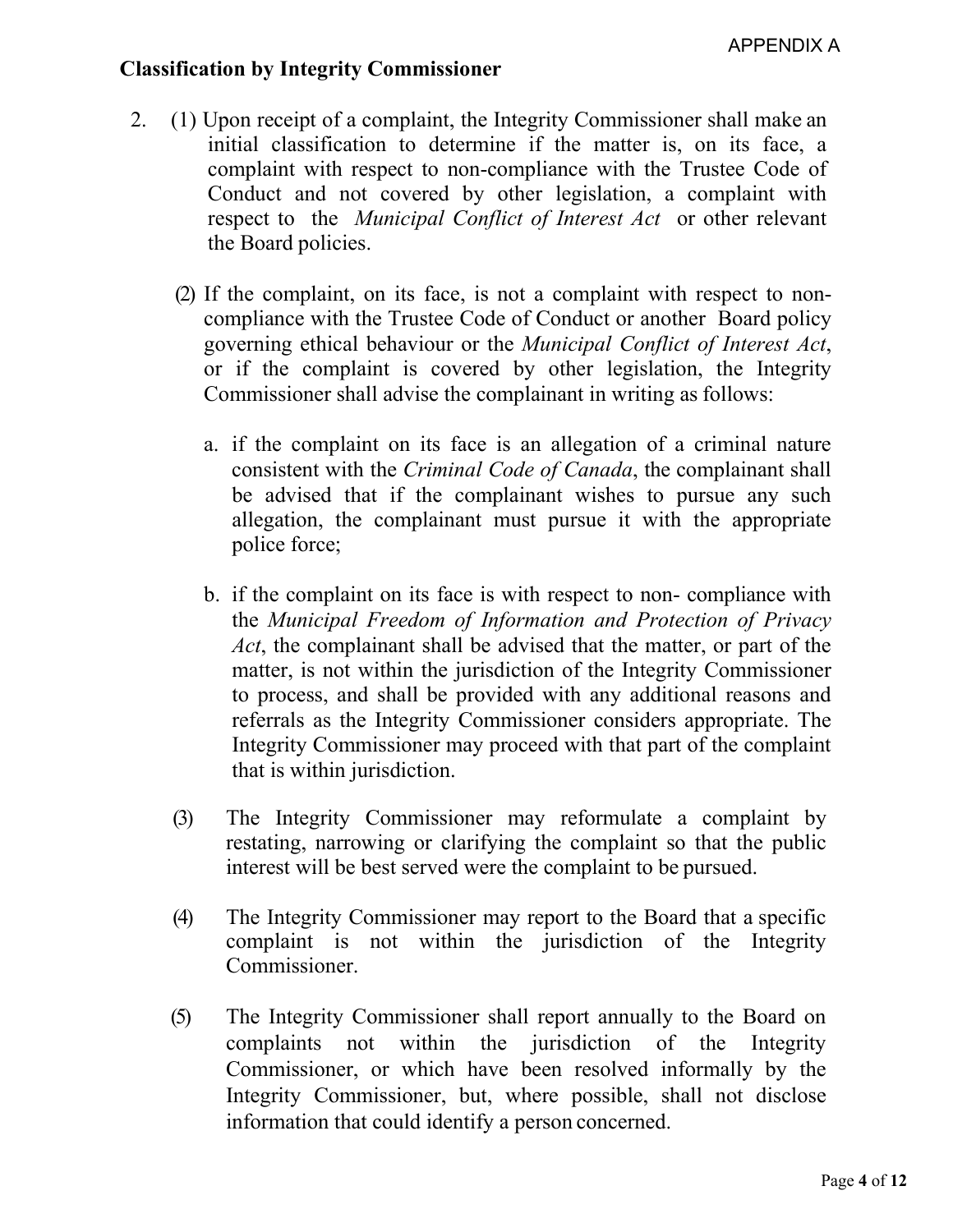#### **Investigation**

- 3. (1) The Integrity Commissioner is responsible for performing the duties set out in this Protocol independently and shall report directly to the Board in respect of all such matters. In applying this Protocol, the Integrity Commissioner shall retain the discretion to conduct investigations applying the principles of procedural fairness, and any deviation from the provisions of this Protocol for that purpose shall not invalidate the investigation or result in the Integrity Commissioner losing jurisdiction.
	- (2) If the Integrity Commissioner is of the opinion that a complaint is frivolous, vexatious or not made in good faith, or that there are no grounds or insufficient grounds for an investigation, or that the pursuit of the investigation would not, in the opinion of the Integrity Commissioner, be in the public interest, the Integrity Commissioner shall not conduct an investigation, or, where that becomes apparent in the course of an investigation, terminate the investigation.
	- (3) The Integrity Commissioner shall file an annual report to the Board respecting the advice, education and investigations carried out in the previous year, and developments or recommendations of significance related to the role of the Integrity Commissioner. Other than in exceptional circumstances, the Integrity Commissioner will not report to the Board on any complaint described in subsection (2) except as part of an annual or other periodic report.
	- (4) Where the Integrity Commissioner rejects or terminates an investigation pursuant to this section, reasons shall be provided.
- 4. (1) If a complaint has been classified as being within the Integrity Commissioner's jurisdiction and not rejected under section 3, the Commissioner shall investigate and may attempt to settle the complaint.
- 5. (1) The Integrity Commissioner will proceed as follows, except where otherwise required in the context of a particular situation, the principles of procedural fairness:
	- (a) provide the complaint (or where the complaint has been restated in accordance with subsection 2(3), the restatement) and relevant supporting material to the member whose conduct is in question and provide the member with a reasonable opportunity to respond.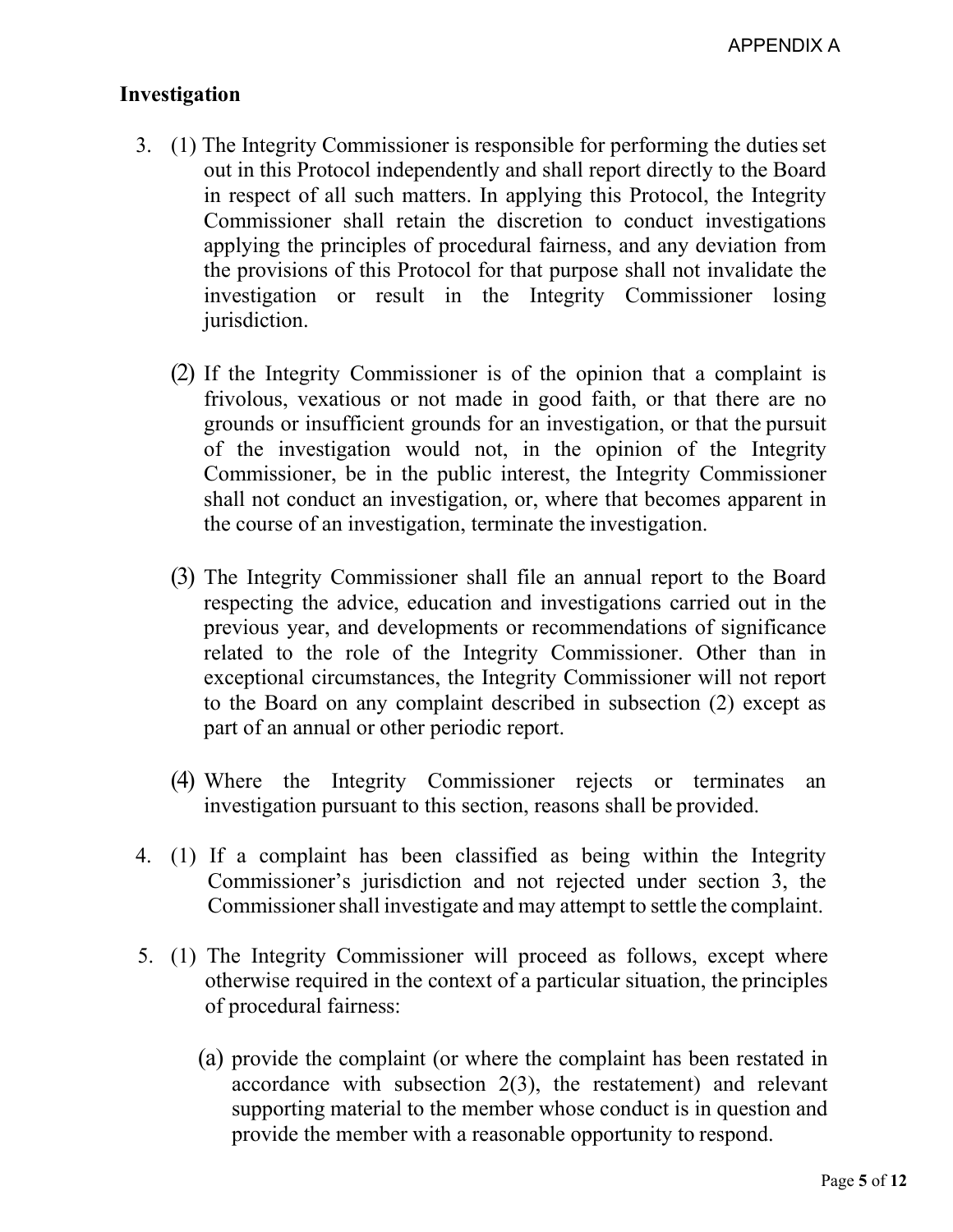- (2) Except where the Integrity Commissioner determines that it is not in the public interest to do so, the name of the complainant shall be provided as part of the complaint documents.
- (3) The Integrity Commissioner may speak to anyone relevant to the complaint, and access and examine any information as the Integrity Commissioner believes to be necessary to support an investigation into a matter, including all books, accounts, financial records, electronic data processing records, reports, files and all other papers, things or property belonging to or used by the TCDSB, and the Integrity Commissioner may enter any Board work location relevant to the complaint for the purposes of investigation and settlement.
- (4) The Integrity Commissioner shall not issue a report finding a violation of the Code of Conduct on the part of any Trustee unless the member has had reasonable notice of the basis for and an opportunity to comment on the proposed findings.
- (5) The Integrity Commissioner may make interim reports to the Board where necessary and as required to address any instances of interference, obstruction or retaliation encountered during the investigation.
- 6. (1) The Integrity Commissioner shall report to the complainant and the respective Trustee generally no later than 90 days after the making of the complaint.
	- (2) Where the complaint is sustained in whole or in part, the Integrity Commissioner shall also submit a public report to the Board outlining the findings, and any recommended corrective action.
	- (3) Where the complaint is dismissed, other than in exceptional circumstances, the Integrity Commissioner shall not report to the Board except as part of an annual or other periodic report.
	- (4) Any recommended corrective action must be permitted in law and shall be designed to ensure that the inappropriate behaviour or activity does not continue.
- 7. If the Integrity Commissioner determines that there has been no contravention of the Trustee Code of Conduct or that a contravention occurred although the member took all reasonable measures to prevent it, or that a contravention occurred that was trivial or committed through inadvertence or an error of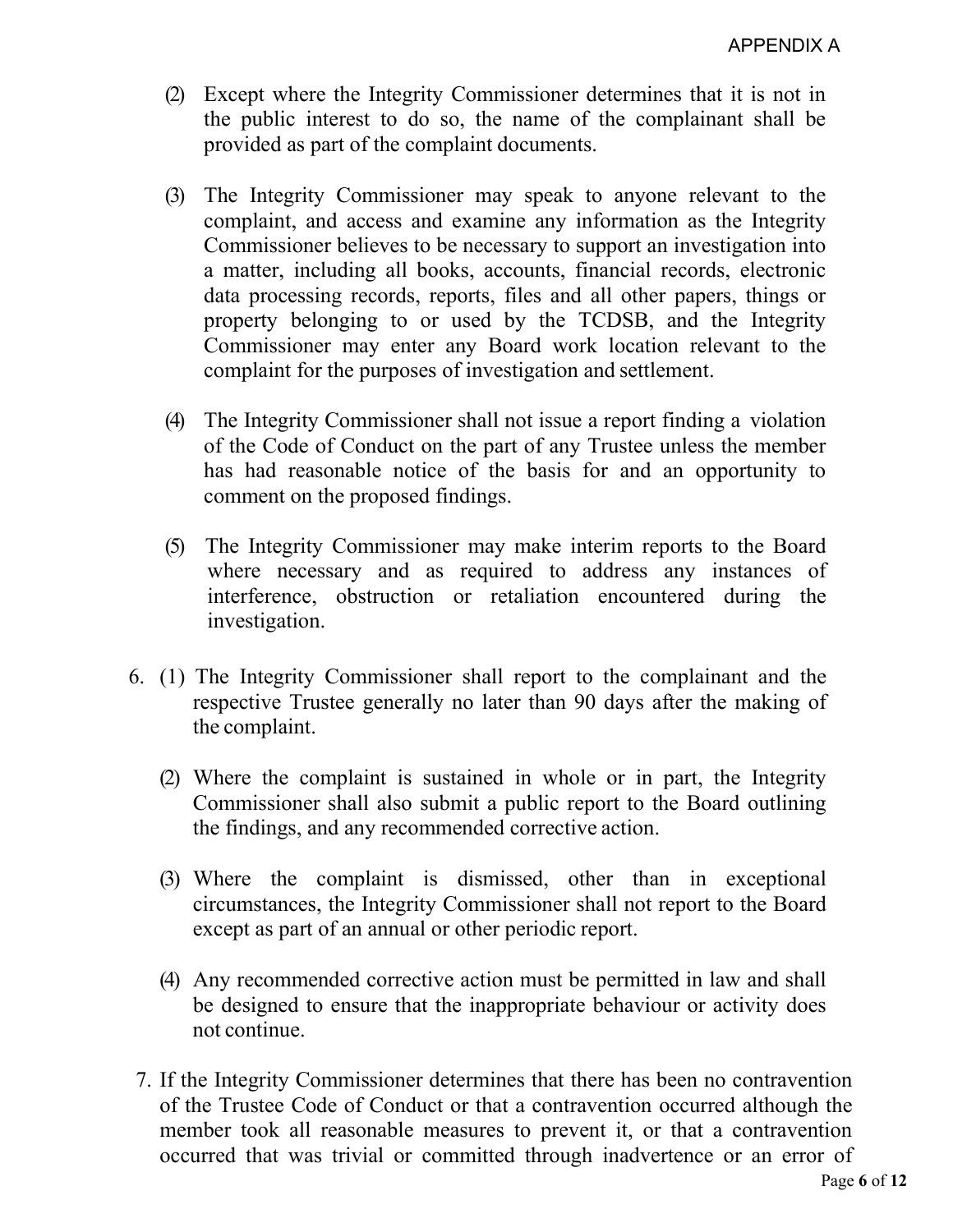judgement made in good faith, the IntegrityCommissioner shall so state in the report and shall recommend that no penalty be imposed.

8. The Recording Secretary shall process the report for the next meeting of the Board.

#### **Board Review**

- 9. (1) The Integrity Commissioner's report shall be considered to be a report brought to the attention of the Board pursuant to subsection 218.3(1) of the *Education Act*.
	- (2) Consideration of the Integrity Commissioner's report by the Board satisfies the requirement of the Board to make inquiries into the matter pursuant to subsection 218.3 (2) of the EducationAct.
	- (3) The Board shall consider the Integrity Commissioner's report at a meeting open to the public provided that where the breach or alleged breach involves:
		- (a) the security of the property of the Board;
		- (b) the disclosure of intimate, personal or financial information in respect of a member of the board or committee, an employee or prospective employee of the board or a pupil or his or her parent or guardian;
		- (c) the acquisition or disposal of a school site;
		- (d) decisions in respect of negotiations with employees of the board; or
		- (e) litigation affecting the board,

The meeting may be closed to the public to the extent required to permit the Board to consider such confidential content so long as the vote on whether the Trustee has breached the Trustee Code of Conduct, and any vote on any imposition of a sanction, is open to the public.

- (4) If after consideration of the Integrity Commissioner's report the Board determines that a Trustee has breached the Trustee Code of Conduct, the Board may:
	- a) Censure the Trustee
	- b) Bar the Trustee from attending all or part of a meeting of the Board or a meeting of a committee of the Board.
	- c) Bar the Trustee from sitting on one or more committees of the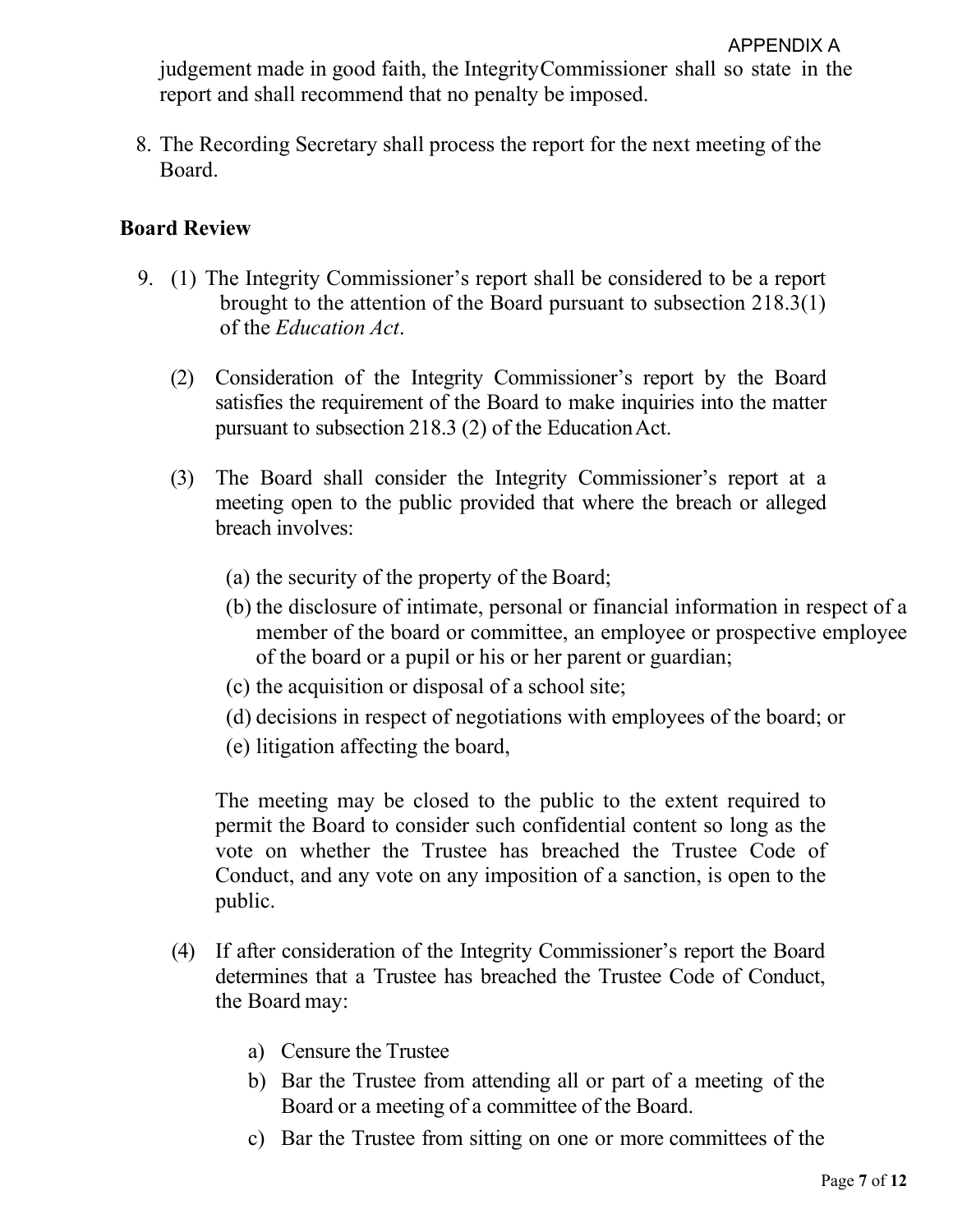Board, for the period of time specified by the Board

- d) Revoke the appointment of the Trustee as Chair of the Board or as Chair of a Committee of the Board, or as a member of a body to which the Board appoints one or more Trustee
- e) Such other remedies within the Board's power to impose that are directly relevant to the nature of the breach and/or which are designed to prevent future occurrences of a similar breach. Without restricting the generality of the foregoing such remedies may include:
	- a. a request that a genuine apology bemade
	- b. training as may be recommended by the Integrity Commissioner
	- c. the Board adopting a public resolution disassociating itself from any action or statement the Trustee has been found to have taken or made.

#### **Consequences of the Imposition of a Sanction**

- (5) A Trustee who is barred from attending all or part of a meeting of the Board or a meeting of a committee of the Board is not entitled to receive any materials that relate to that meeting or that part of the meeting that are not available to the members of thepublic.
- (6) Where a Trustee is barred from attending all or part of a meeting of the Board the Trustee's absence is deemed to be authorization for the Trustee to be absent from the meeting for the purpose of clause 228 (1) (b) of the Education Act.
- (7) If the Board determines that a Trustee has breached the Trustee Code or Conduct under subsection (4),
	- (a) the Board shall give the Trustee written notice of the determination and of any sanction imposed by the Board;
	- (b) the notice shall inform the Trustee that he or she may make written submissions to the Board in respect of the determination or sanction by a date specified in the notice that is at least 14 days after the notice is received by the member; and
	- (c) the Board shall consider any submissions made by the Trustee in accordance with clause (b) and shall confirm or revoke the determination within 14 days after the submissions are received.
- (8) If the Board revokes a determination under clause (7) (c), any sanction imposed by the Board is revoked.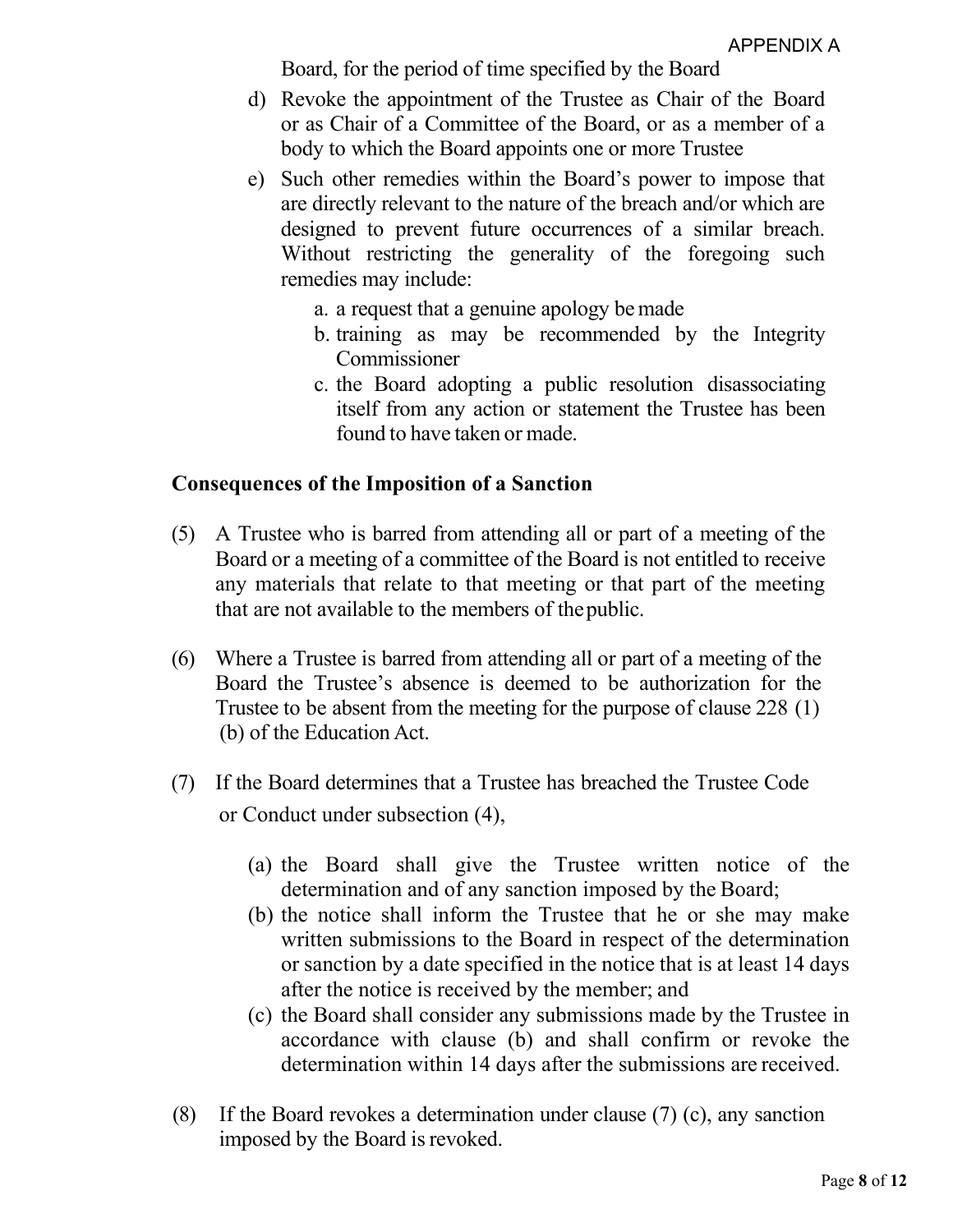- (9) If the Board confirms a determination under clause (7) (c), the board shall, within the time referred to in that clause, confirm, vary or revoke the sanction.
- (10) If a sanction is varied or revoked under subsection (8) or (9), the variation or revocation shall be deemed to be effective as of the date the original determination was made under subsection (4).
- (11) The Board's deliberations and voting to confirm or revoke a determination that the Trustee has breached the Trustee Code of Conduct, or to confirm, vary or revoke a sanction imposed as a consequence, shall be open to the public and only such portions of the meeting as provided for in subsection (3) may be closed to the public.

#### **Confidentiality**

- 10. (1) The Integrity Commissioner and every person acting under her or his instructions shall preserve secrecy with respect to all matters that come to his or her knowledge in the course of any investigation except as required by law in a criminal proceeding.
	- (2) All reports from the Integrity Commissioner to the Board will be made available to the public.
	- (3) Any references by the Integrity Commissioner in an annual or other periodic report to a complaint or an investigation shall not disclose confidential information that could identify a person concerned.
	- (4) The Integrity Commissioner in a report to the Board on whether a Trustee has violated the Code of Conduct shall only disclose such matters as in the Integrity Commissioner's opinion are necessary for the purposes of the report.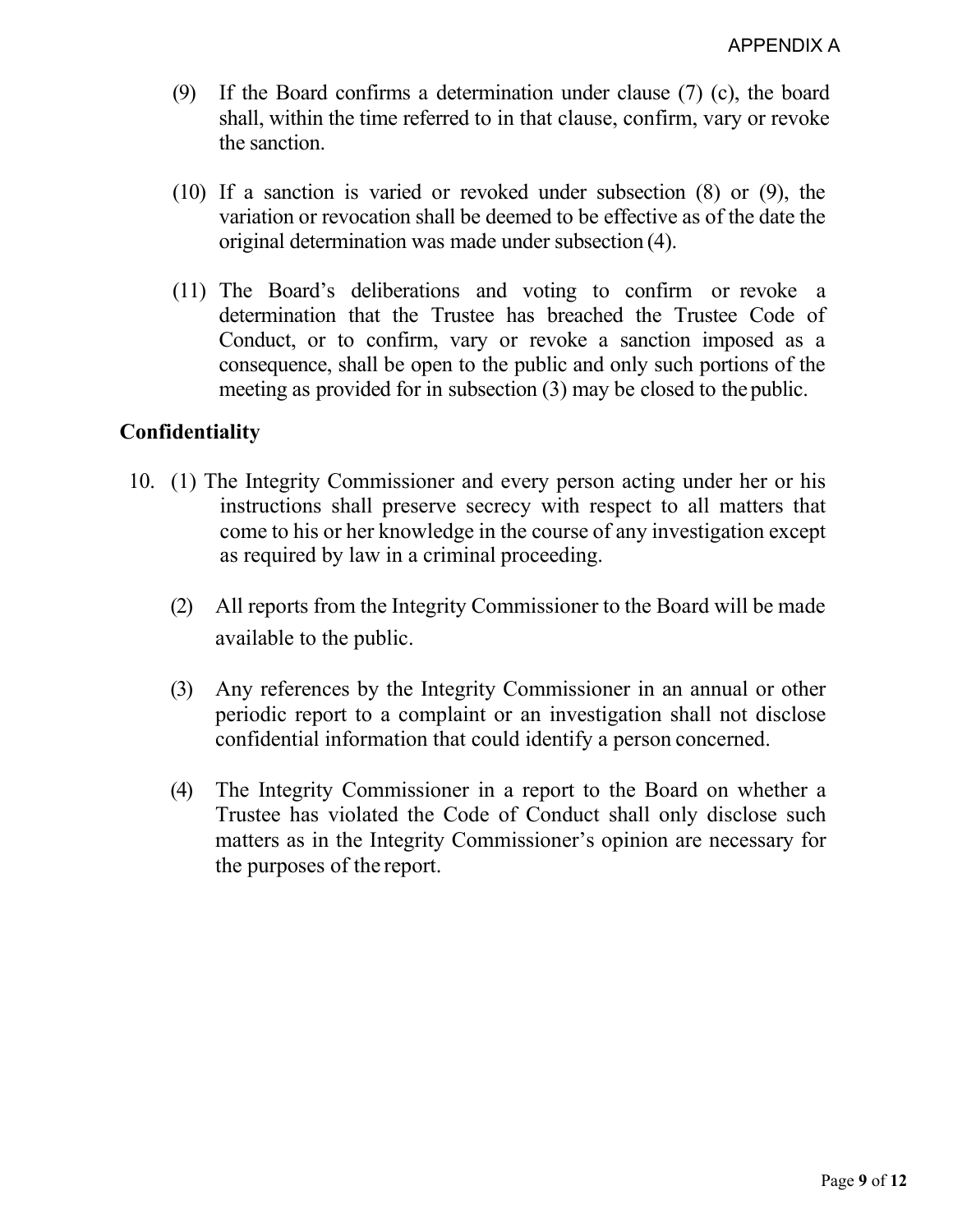#### **Schedule "A" Complaint Form**

#### I (name of Eligible Complainant) ,

being an Eligible Complainant on the basis that I am (select all that are relevant)

 a Trustee, student, staff member, contractor or service provider of the TCDSB;

a Roman Catholic (Separate School) elector;

an Eastern Rite Catholic;

 a representative of an organization demonstrably interested in TCDSB matters; or

an other person demonstrably interested in TCDSB matters,

hereby request the Integrity Commissioner appointed by the Toronto Catholic District School Board to conduct an inquiry about whether or not the following Trustee(s) has contravened the Trustee Code of Conduct or the *Municipal Conflict of Interest Act*:

(name of Trustee(s))

I have reasonable and probable grounds to believe that the above Trustee(s) has contravened the Trustee Code of Conduct and/or the *Municipal Conflict of Interest Act*  by reason of the following (please include date, time and location of conduct, the Rules contravened, and particulars, including names of all persons involved, and of all witnesses, and information as to how they can be reached, (attach additional pages as needed):

I hereby request the Integrity Commissioner to conduct an inquiry with respect to the above conduct. Attached are copies of documents and records relevant to the requested inquiry.

| Signature:<br>Date: | <b>All Fields Mandatory</b>                                       |
|---------------------|-------------------------------------------------------------------|
| Name:<br>Address:   | Email completed Complaint<br>to<br>Principles<br>Integrity<br>at: |
| Email:<br>Phone:    | postoffice@principlesintegrity.org                                |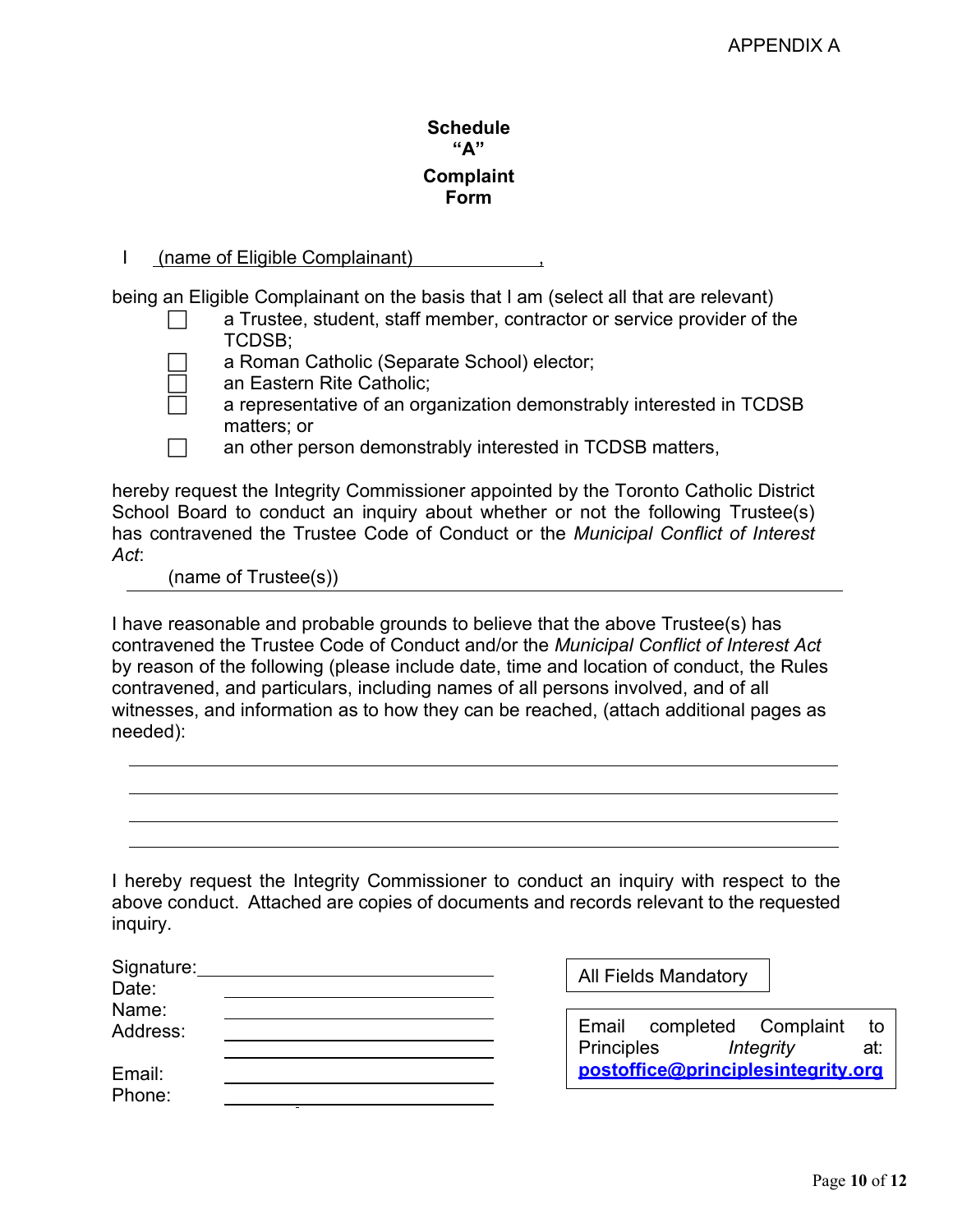### APPENDIX A Part 1 – Integrity Commissioner Process